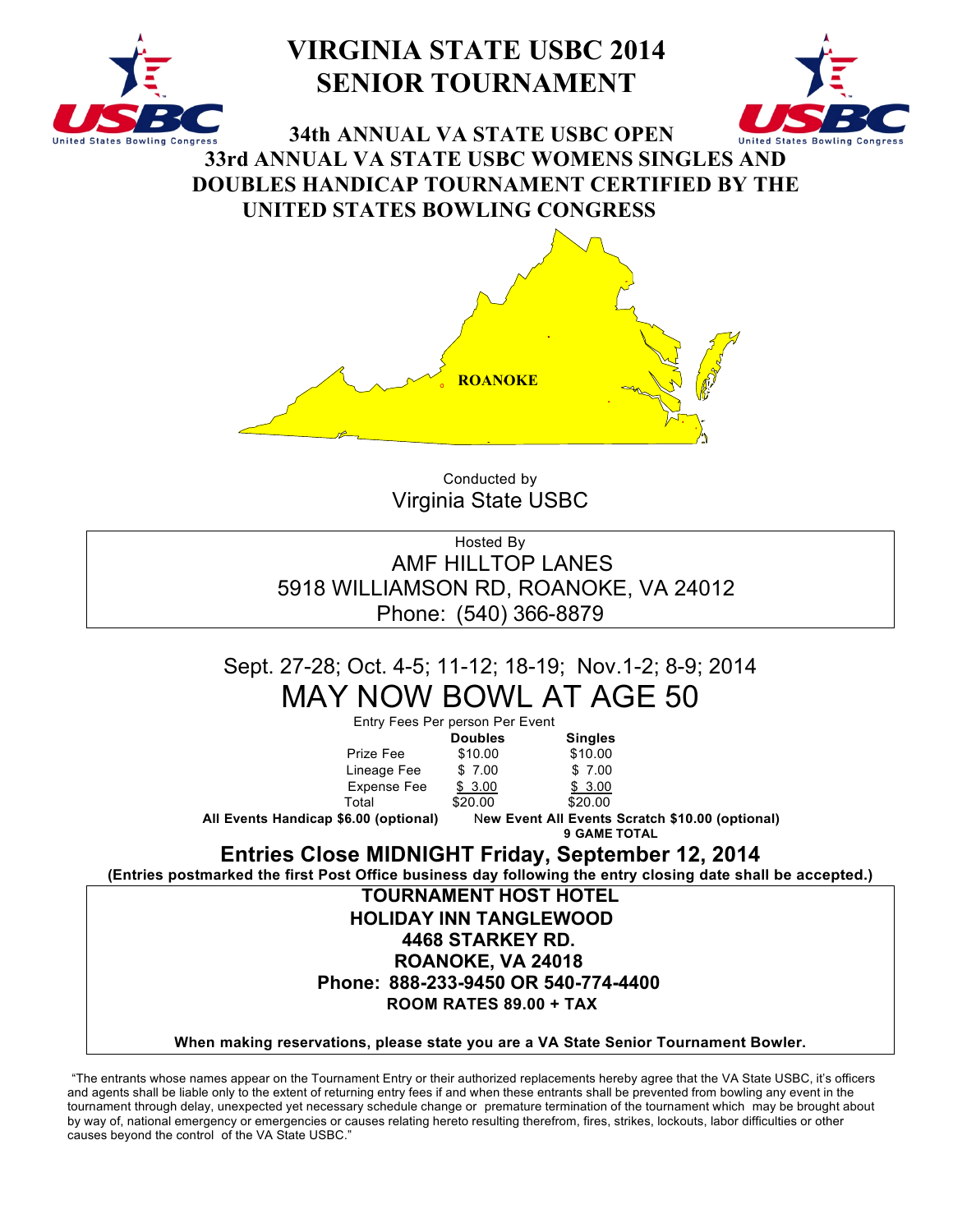| Virginia State USBC 2014 Senior Open & Senior Women's                                                         |           |                        |                                        | <b>OFFICE USE ONLY</b> |  |
|---------------------------------------------------------------------------------------------------------------|-----------|------------------------|----------------------------------------|------------------------|--|
|                                                                                                               |           |                        |                                        |                        |  |
| <b>Handicap Bowling Tournament</b>                                                                            | Entry No. |                        |                                        |                        |  |
| This form is for (2) different tournaments. Please mark an "X" in the                                         |           |                        | Amount Received \$                     |                        |  |
| appropriate block below to indicate which tournament this entry is for:                                       |           |                        |                                        |                        |  |
| <b>OPEN</b><br><b>WOMEN</b>                                                                                   |           |                        | Date Received                          | Ck. No.                |  |
|                                                                                                               |           |                        |                                        |                        |  |
| Doubles: Date / Time *USE ONLY AFTER OTHER SQUADS ARE FULL Singles: Date / Time                               |           |                        |                                        |                        |  |
| $09/27 = 8:30$ AM* / 11:30 AM/ 2:30 PM                                                                        |           |                        | $09/27 = 8:30$ AM* / 11:30 AM/ 2:30 PM |                        |  |
| $09/28 = 8:30$ AM / 11:30 AM/ 2:30 PM*                                                                        |           |                        | $09/28 = 8:30$ AM / 11:30 AM/ 2:30 PM* |                        |  |
| $10/04 = 8:30$ AM* / 11:30 AM/ 2:30 PM                                                                        |           |                        | $10/04 = 8:30$ AM* / 11:30 AM/ 2:30 PM |                        |  |
| $10/05 = 8:30$ AM / 11:30 AM/ 2:30 PM*                                                                        |           |                        | $10/05 = 8:30$ AM / 11:30 AM/ 2:30 PM* |                        |  |
| $10/11 = 8:30$ AM* / 11:30 AM/ 2:30 PM                                                                        |           |                        | $10/11 = 8:30$ AM* / 11:30 AM/ 2:30 PM |                        |  |
| $10/12 = 8:30$ AM / 11:30 AM/ 2:30 PM*                                                                        |           |                        | $10/12 = 8:30$ AM / 11:30 AM/ 2:30 PM* |                        |  |
| $10/18 = 8:30$ AM* / 11:30 AM/ 2:30 PM                                                                        |           |                        | $10/18 = 8:30$ AM* / 11:30 AM/ 2:30 PM |                        |  |
| $10/19 = 8:30$ AM / 11:30 AM/ 2:30 PM*                                                                        |           |                        | $10/19 = 8:30$ AM / 11:30 AM/ 2:30 PM* |                        |  |
| $11/01 = 8:30$ AM* / 11:30 AM/ 2:30 PM                                                                        |           |                        | $11/01 = 8:30$ AM* / 11:30 AM/ 2:30 PM |                        |  |
| $11/02 = 8:30$ AM / 11:30 AM/ 2:30 PM*                                                                        |           |                        | $11/02 = 8:30$ AM / 11:30 AM/ 2:30 PM* |                        |  |
| $11/08 = 8:30$ AM* / 11:30 AM/ 2:30 PM                                                                        |           |                        | $11/08 = 8:30$ AM* / 11:30 AM/ 2:30 PM |                        |  |
| $11/09 = 8:30$ AM / 11:30 AM/ 2:30 PM*                                                                        |           |                        | $11/09 = 8:30$ AM / 11:30 AM/ 2:30 PM* |                        |  |
|                                                                                                               |           |                        |                                        |                        |  |
| Do you want to be scheduled at the same time as your spouse?                                                  |           |                        | $Yes \_$                               | N <sub>0</sub>         |  |
| <b>Doubles</b>                                                                                                |           |                        | <b>Singles</b>                         |                        |  |
| 1st Choice                                                                                                    |           |                        | 1st Choice                             |                        |  |
| 2nd Choice                                                                                                    |           |                        | 2nd Choice 2012                        |                        |  |
| Team Captain: 1997                                                                                            |           | Address:               |                                        |                        |  |
| Phone:                                                                                                        |           | City, State, Zip:      |                                        |                        |  |
| <b>Name</b>                                                                                                   |           | <b>USBC</b>            | <b>Birth Date</b>                      | Average                |  |
| Last<br><b>First</b>                                                                                          | Int.      | Card No.               | <b>MM/DD/YY</b>                        | $(13-14)$              |  |
| $\mathbf{1}$ .                                                                                                |           |                        |                                        |                        |  |
| Address:                                                                                                      |           |                        |                                        |                        |  |
|                                                                                                               | Zip       |                        |                                        | Hdp All Evts           |  |
| Phone: (                                                                                                      |           |                        |                                        | Yes or No              |  |
| 2.                                                                                                            |           |                        |                                        |                        |  |
| Address:                                                                                                      |           |                        |                                        |                        |  |
|                                                                                                               | Zip       |                        |                                        | <b>Hdp All Evts</b>    |  |
| Phone: (                                                                                                      |           |                        |                                        | Yes or No              |  |
| Bowlers must enter both Singles & Doubles.                                                                    |           |                        |                                        |                        |  |
| Check if you prefer to roll (6) games in a row                                                                |           | or $(3)$ games per day |                                        |                        |  |
| Entry Fee Per Person Per Event is \$20.00, (Prize Fee - \$10.00; Bowling Fee - \$7.00; Expense Fee - \$3.00). |           |                        |                                        |                        |  |
| Bowlers entered in the doubles event must also enter the singles event.                                       |           |                        |                                        |                        |  |

Likewise, all singles events entrants must also bowl doubles event.

## Price Chart per Person on Back

No entries will be processed without full payment of entry fees, made payable to: VA State USBC Senior Tournament.

## **MAIL ALL ENTRIES TO:**

**NOW BOWL AT 50 VA State Senior Tournament Manager NOW BOWL AT 50**

Mike Eckles

7922 Layne Court, Roanoke, VA 24019 Phone (540) 797-9539

NOW BOWL AT 50 Email: vastatesrstour@aol.com NOW BOWL AT 50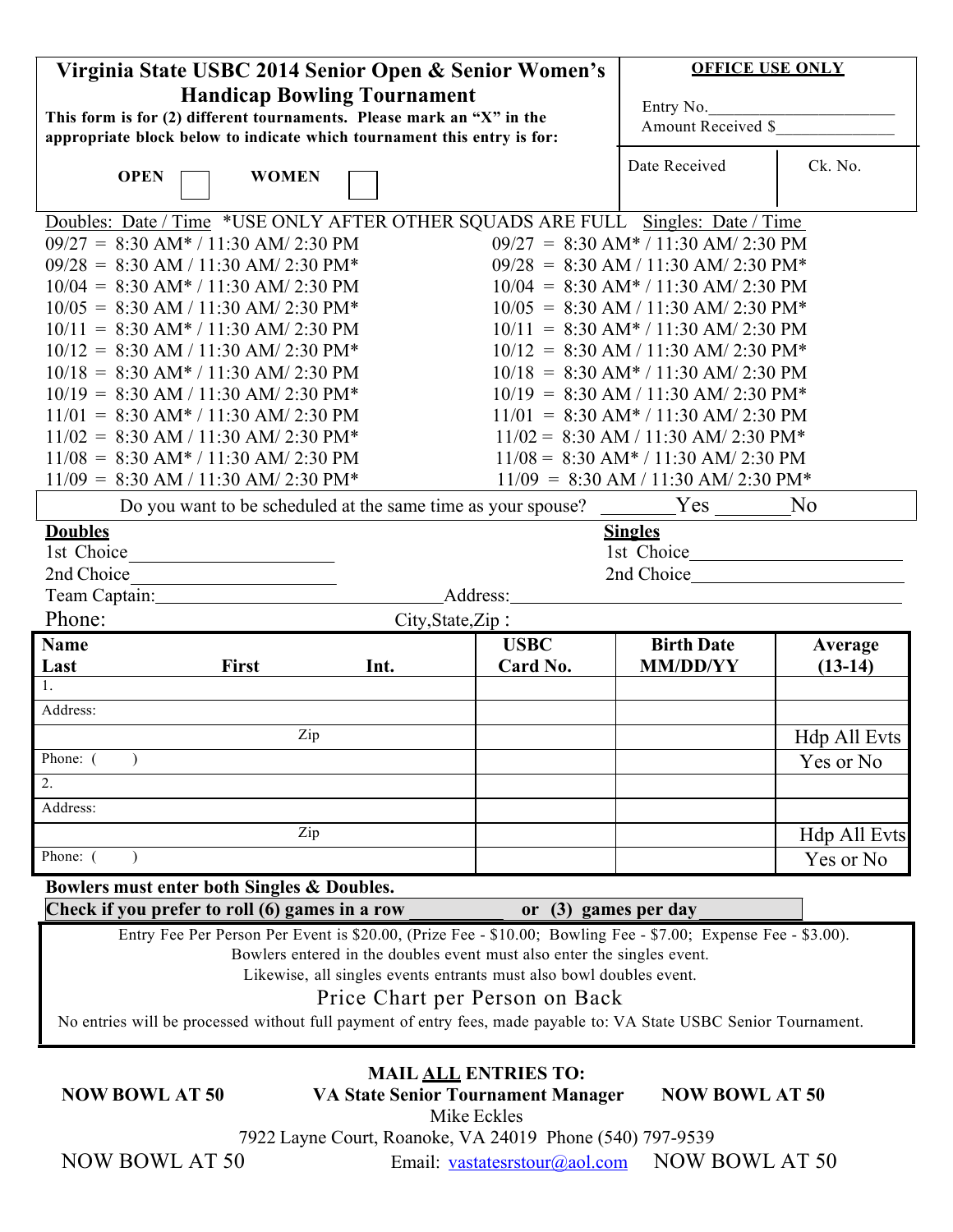## **2014 VA STATE USBC SENIOR TOURNAMENT OFFICIAL RULES (KEEP RULES FOR YOUR REFERENCE)**

1. This tournament will be certified by USBC and will be governed by the rules of that organization.

2. The 2013-2014 USBC Playing Rules will govern. Other rules may apply to this tournament only.

3. This will be a handicap doubles and singles tournament with two separate divisions, OPEN and WOMEN.

Handicap in each age classification will be 100% of 230. Within these divisions will be six age classifications, based on age as of September 26th, as follows:

Super Seniors: 75 and up; Class 1: 70-74; Class 2: 65-69 Class 3: 60-64;Class4: 55-59; Class 5: 50-54

#### **The Tournament Manager may re-rate any bowler.**

4. *Entering Requirements:*

#### **All participants:**

1) Must be a current member of USBC.

2) Participants entering the VA State USBC OPEN tournament must be a member of VA STATE USBC.

3) Participants in the VA State USBC WOMEN'S tournament must be a member of VA STATE USBC.

4) Non members may participate by paying Associate: Adults – national dues (\$10.00) plus the actual dues charged by the local and state association the bowler is joining. When the local and state dues are not known, adult associate dues will be \$21.00 (\$10.00 National, \$10.00 local and \$1.00 state.)

5) Bowlers entered in the doubles event must also enter the singles. Likewise all singles events entrants must also bowl doubles event. A bowler is not eligible to enter or compete more than once in the doubles or singles events.

#### 5. *Average Requirements:*

#### *USBC Rule 319a-2, 319d, and 319e is waived.*

1) Participants must use their final highest previous winter league average of 21 games or more;

2) If no previous winter average, participant may use their final highest previous summer league average of 21 games or more.

3) If a participant does not have an average for either of the above, then they may use their highest current season average for a minimum of 12 games as of the day they participate in the tournament.

4) A participant without a qualifying average under the above rules will be entered with a 230 average.

5) It is the bowler's responsibility to verify the accuracy of their own average, whether originally submitted by the bowler, the team captain or others. Failure to use correct average may disqualify the score if submitted average is lower than correct average, thereby resulting in a lower classification or more handicap. Prize winnings will be based on the submitted average, if it is higher than the correct average. (Rule 319a, Item 3).

6. *Entry Fee:* The entry fee will be \$20.00 per person **per event** as follows**:** \$10.00 prize fee, \$7.00 lineage fee, and \$3.00 expense fee. (All-Events fee of \$6.00, optional). Entry Fees for both doubles and singles, plus All Events, is \$46.00 per person. No entry will be processed unless accompanied by remittance made payable to *Virginia State Seniors Tournament. Entries close 9/12, 2014. All entries postmarked the first P.O. business day following the entry closing date shall be accepted.* No refund of entry fees will be given after the participant's entry

form has been received by tournament management and a confirmation of receipt has been sent.

7. *Substitutes:* Substitutes will be allowed in any event. The substitute will replace the original bowler in the entry lineup. Substitutes are not required to reimburse the entry fee paid by the original entrant. Substitutes are entitled to all prize winnings. Team Captain may make replacements in the entry by reporting such replacements to the tournament office 30 minutes prior to bowling. Substitutes will assume position of original applicant. *(Refer to USBC Rule 324a)*. All substitutes will be made in accordance with USBC Rules 324a and 324b.

#### **Tournament Management will not be responsible for securing substitutes.**

8. *Order of Bowling:* All bowlers will bowl in the order listed on entry form. No more than four bowlers will be assigned to each lane. Bowlers have a preference as to which event bowled first. If a bowler wishes to bowl singles one day and doubles the next day, please indicate on the entry form in the space provided.

9. *Official Score:* The Center scoring device will be the official score and the recap sheet will be the official record after game scores are entered. The recap sheet will be audited and obvious errors corrected. Protests must be confirmed in writing to the Tournament Manager before the tournament prize payments are made (USBC Rule 329).

10. *Prize Money:* All prize money will be returned 100% in the event and division for which it is received. Prize money will be distributed at a ratio of at least one for every ten entries in each division event. Checks will be mailed to the listed team captain within 30 days from completion of the tournament unless an extension has been granted. Team Captains shall, in turn, distribute prize checks within 15 days of receipt.

#### 11. **Champions:**

1) All-Events Champions in their respective age classification in their division (OPEN or WOMEN'S) will have their entry fee paid for to enter the USBC National Senior Championships. An official USBC tournament shirt will also be purchased for the champions to wear in the national competition.

2) A woman may participate in both tournaments. She physically has to bowl in both. She cannot use scores from one and apply to the other. If she wins both, she would have to declare which one she wants to enter in the National Seniors tournament.

3) If a tie exists for the championship within an age classification, determination of who qualifies for the USBC National Seniors will be based on the bowler in the tied position who has the highest game with handicap. If a tie still exists, the second highest score with handicap, and so forth, will be used until the tie is broken.

4) If the all events winner did not pay all events fees, she/he would not receive all events prize money from the tournament; however, she/he would be the eligible all events winner to go to the National Senior Tournament. 12. All decisions of the tournament manager are final.

## MAY NOW BOWL AT AGE 50.

## NEW EVENT-SCRATCH ALL EVENTS \$10.00 (OPTIONAL) 9 GAME TOTAL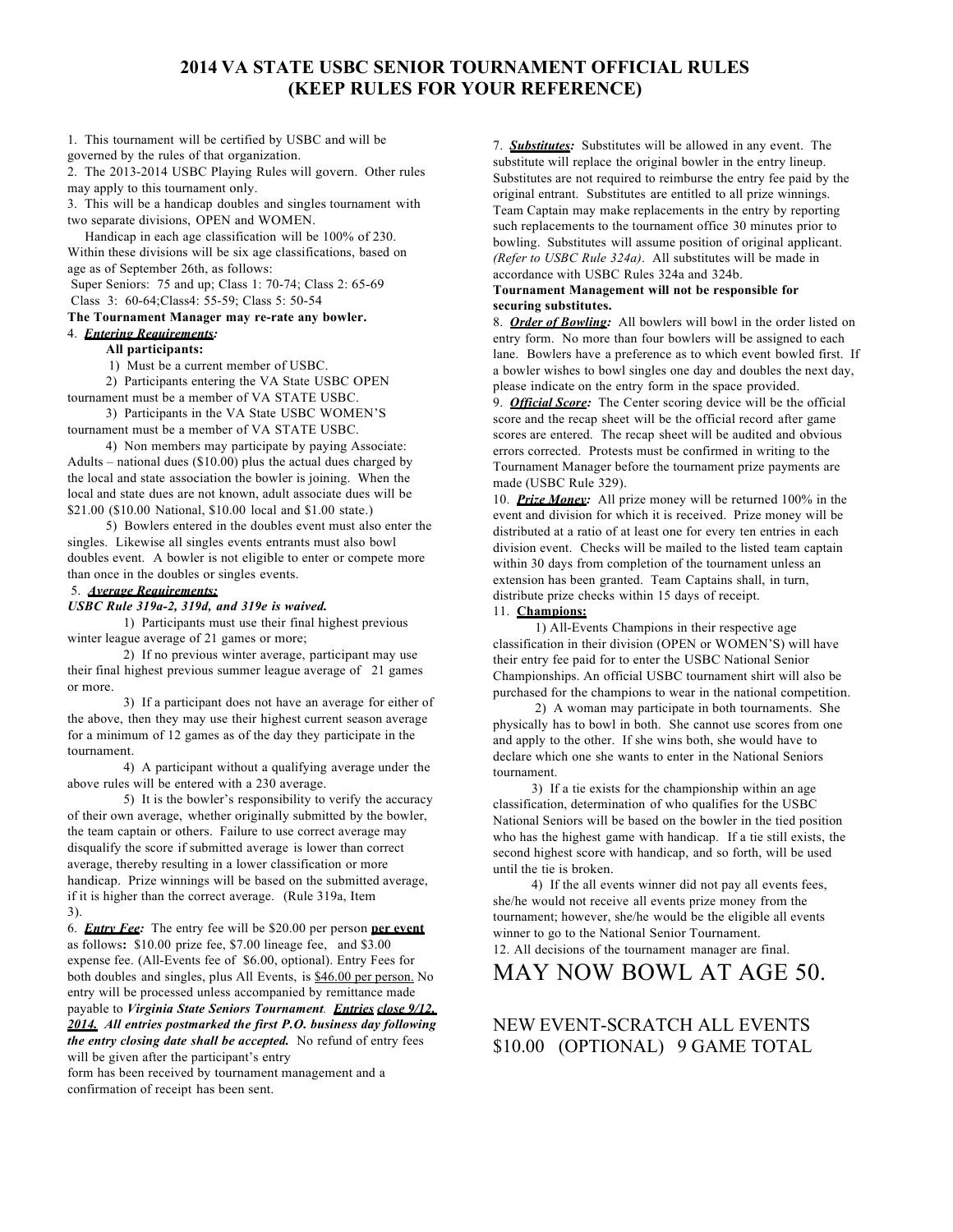## **TOURNAMENT HOST HOTEL HOLIDAY INN TANGLEWOOD 4468 STARKEY RD. ROANOKE, VA 24018 Phone: 888-223-9450 OR 540-774-4400 ROOM RATES \$89.00 + TAX**

**When making reservations, please state you are a VA State Senior Tournament Bowler.**

## **DIRECTIONS FROM HOLIDAY INN TO A M F HILLTOP LANES: START OUT GOING SOUTH ON STARKEY RD. TOWARD ELECTRIC RD./VA 419, TAKE FIRST LEFT ONTO ELECTRIC RD/ 419,MERGE ONTO I-581N/US 220N TOWARD I-581/I-81, MERGE ONTO HERSHBERGER RD N.W. VIA EXIT 3E TOWARD VA-101 E/AIRPORT, TURN LEFT ONTO WILLIAMSON RD. N.W./ US-11 N, AMF HILLTOP LANES WILL BE ON LEFT.**

## **MAY NOW BOWL AT AGE 50!!!**

## **NEW EVENT!!!! SCRATCH ALL EVENTS!!! 9 GAME TOTAL \$10.00 OPTIONAL**

| <b>Price Chart Per Person</b>                                   |         |  |  |  |
|-----------------------------------------------------------------|---------|--|--|--|
| Doubles & Singles                                               | \$40.00 |  |  |  |
| Doubles/Singles $&$ Handicap All Events                         | \$46.00 |  |  |  |
| Doubles/Singles, Team & Handicap All Events                     |         |  |  |  |
| Doubles/Singles, Team, Handicap All Events & Scratch All Events | \$76.00 |  |  |  |

| <b>MAIL ALL ENTRIES TO:</b> | <b>VA State Senior Tournament</b> |
|-----------------------------|-----------------------------------|
|                             | Mike Eckles, Manager              |
|                             | 7922 Layne Court                  |
|                             | Roanoke, VA 24019                 |
|                             | Phone: (540) 797-9539             |

**Email: vastatesrstour@aol.com**